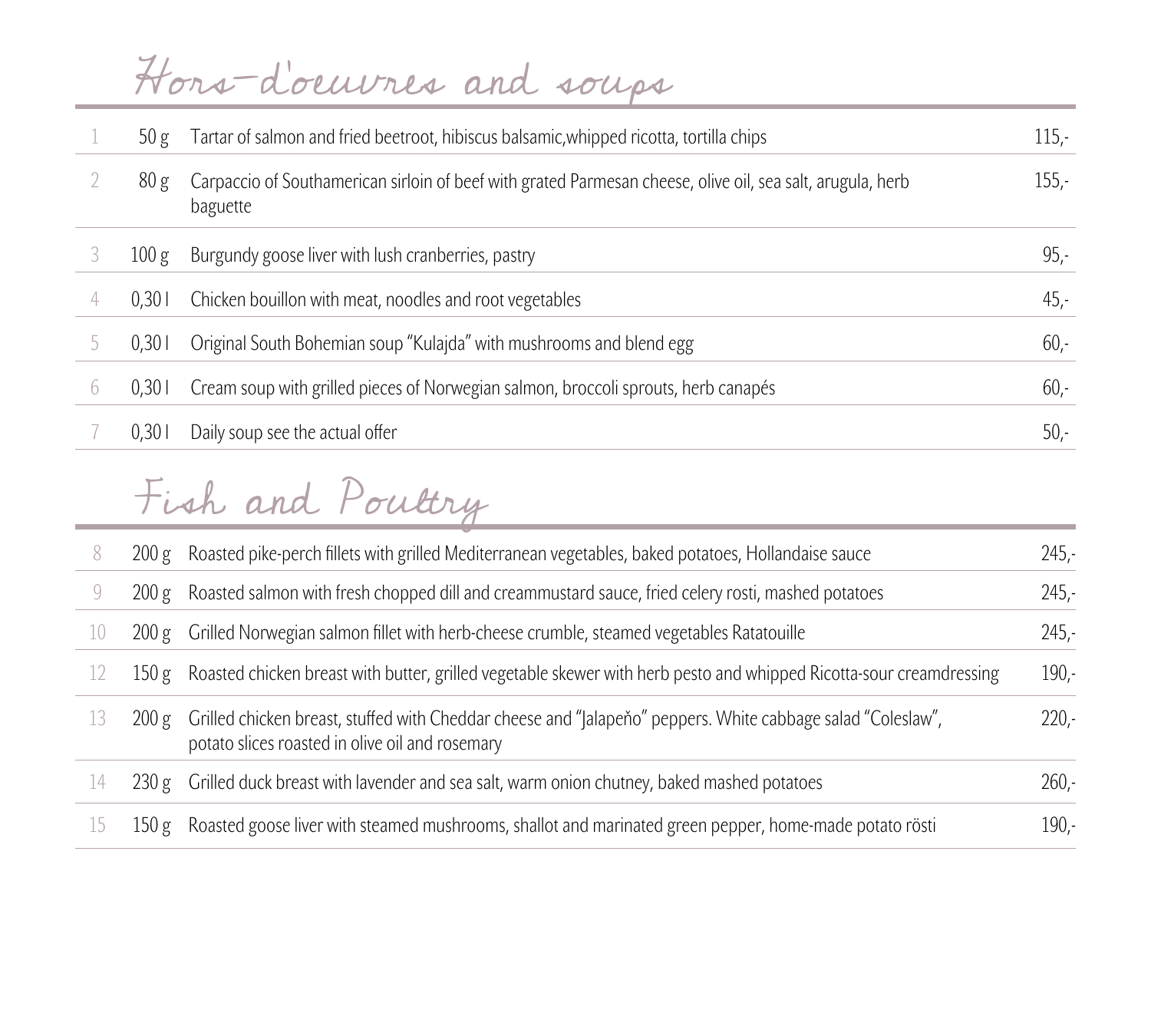## Burgers, Pasta and Salads for Main course dish

| 16 |       | 200 g Grilled Mexican burger with "jalapeňo" peppers, Cheddar cheese, vegetable salsa, grilled pepper,<br>seasonal lettuce, mayonnaise, potato chips. | $230 -$  |
|----|-------|-------------------------------------------------------------------------------------------------------------------------------------------------------|----------|
| 17 | 200 g | Grilled Southamerican beef burger with fried bacon, iceberg salad, tomatoes, sour gherkin, piquant onion<br>chutney, mayonnaise, potato chips         | $230 -$  |
| 18 |       | 130 g Cream tagliatelle with roasted Norwegian salmon and leaf spinach                                                                                | $175 -$  |
| 19 |       | 130 g Tagliatelle with grilled pork tenderloin slices, parsley and mushroom ragout                                                                    | $175 -$  |
| 20 |       | 130 g Caesar salad with grilled chicken meat - Romain lettuce, anchovy, cherry tomatoes, garlic canapés, Parmesan cheese.                             | $165 -$  |
| 32 |       | 130 g Torn seasonal lettuce with pieces of grilled salmon, herb ricotta, mustard dressing, home-made potato chips.                                    | $175. -$ |

## Steak dishes

| 21 | 150 g | Roasted beef noodles with red onion, beans, "red scorpion" peppers and Hoisin sauce, sour cream, home-made<br>tortilla chips 222                                                                                                                                        | $240 -$ |
|----|-------|-------------------------------------------------------------------------------------------------------------------------------------------------------------------------------------------------------------------------------------------------------------------------|---------|
| 22 | 200 g | Pepper steak with sauce of cream, marinated green pepper and cognac                                                                                                                                                                                                     | $290 -$ |
| 23 | 200 g | Beef steak with bacon, fried egg, hot vegetable salsa and home-made raw potato pancakes                                                                                                                                                                                 | $350 -$ |
| 24 | 200 g | Entrecôte with crushed pepper, roasted bean pods with bacon and garlic, grilled potatoes                                                                                                                                                                                | $275 -$ |
| 25 | 200 g | Entrecôte with steamed leaf spinach, pepper sauce, grilled potatoes                                                                                                                                                                                                     | $275 -$ |
| 26 | 200 g | Grilled pork tenderloin in herbal crust, cream mushrooms, mashed potatoes with arugula                                                                                                                                                                                  | $220 -$ |
| 28 | 200 g | Roasted steak of pork with Viennese onion and mushroom sauce                                                                                                                                                                                                            | $185 -$ |
| 29 | 150 g | Fried pork schnitzel, mashed potatoes with light mayonnaise, Dijon mustard and red onion.                                                                                                                                                                               | $185 -$ |
| 27 | 150 g | Grilled pork liver, Tartar sauce, cabbage salad, roasted potatoes.                                                                                                                                                                                                      | $175 -$ |
| 30 | 400 g | Glowing Lion's mane - flambed by wine brandy (marinated noodles of four kinds of top-quality steak meat with sausage,<br>mushrooms, shallot, bacon, wine and pepperoni) The price includes bowl of fresh vegetables,<br>little raw potato pancakes and stuffed tortilla | $490 -$ |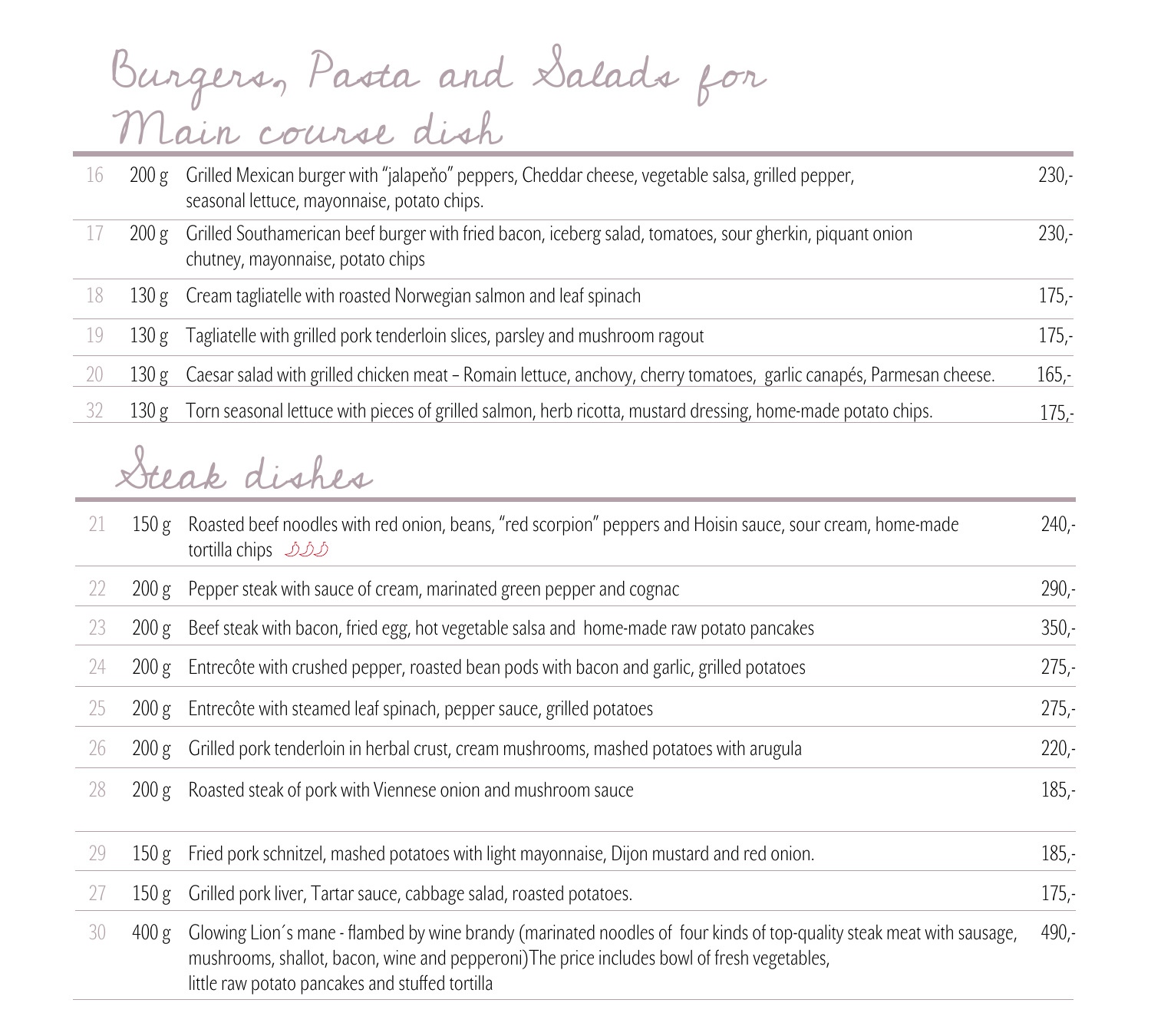Side Dishes

| 31 | 200 g | Boiled potatoes with butter                                                            | $40 -$ |
|----|-------|----------------------------------------------------------------------------------------|--------|
| 32 | 200 g | Potatoes baked in olive oil with herb                                                  | $40 -$ |
| 34 | 150 g | Fried potato chips                                                                     | $40,-$ |
| 35 | 4 pcs | Home made little fried raw potato pancakes                                             | $40 -$ |
| 36 | 150 g | Steamed rice                                                                           | $40 -$ |
| 38 | 200 g | Grilled Mediterranean vegetables (zucchini, aubergine, pepper, onion, cherry tomatoes) | $75 -$ |
| 40 | 200 g | Roasted bean pods with bacon and garlic                                                | $60 -$ |
| 41 | 200 g | Steamed maize with butter                                                              | $60 -$ |
| 42 | 1pc   | Warm herb baguette.                                                                    | 45.    |

Salads (small servings)

|  | 43 250 g White cabbage salad "Coleslaw" with home-made potato chips | 0.D.- |
|--|---------------------------------------------------------------------|-------|
|  | 44 250 g Mixed salad of fresh vegetables                            | -.CO  |
|  | $45$ 300 g Greek salad                                              | /5,-  |

Dressings, sauces

| 46 | 70 g | Onion chutney                                                   | $30 -$ |
|----|------|-----------------------------------------------------------------|--------|
| 4/ | 70 g | Tartar sauce, ketchup.                                          | $30 -$ |
| 48 |      | 70 g Glowing mayonnaise (very hot) with "red scorpion" peppers. | $30 -$ |
| 49 |      | 70 g Garlic dressing                                            | $30 -$ |
| 50 |      | 70 g Herb dressing of whipped ricotta and sour cream            | $30 -$ |